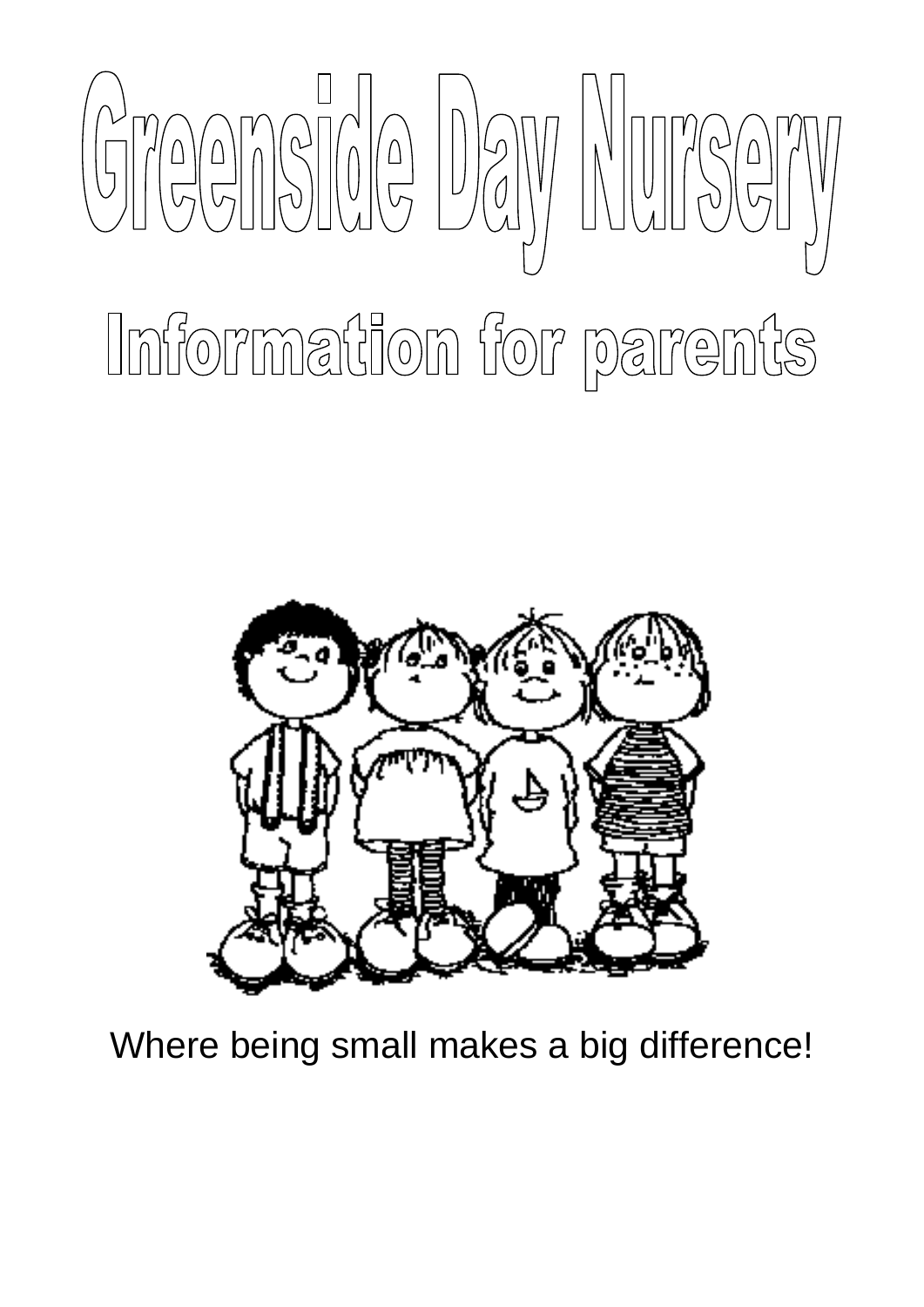

*Greenside Day Nursery is situated in the grounds of Greenside Primary School and Children's Centre. .*

At Greenside we believe it is important that the children in our care are guaranteed a happy and secure environment. They will also be able to enjoy learning through play and to develop to their fullest potential.

#### **Our aim is to provide a service, which satisfies the children's, staff's and parents needs, by keeping them well motivated and enthusiastic.**

| Abi Koser           | Proprietor                                    | <b>LLB Law and Child protection</b>    |
|---------------------|-----------------------------------------------|----------------------------------------|
| <b>Laura Mellor</b> | Manager<br><b>Nursery Nurse</b>               | Diploma in child care and<br>education |
| <b>Vicky Lees</b>   | <b>Nursery Nurse</b><br><b>Deputy Manager</b> | Diploma in child care and<br>education |
| <b>Emma Curley</b>  | <b>Nursery Nurse</b><br><b>Team Leader</b>    | <b>BTEC</b>                            |
| <b>Stacey Yates</b> | <b>Nursery Nurse</b><br><b>Team Leader</b>    | NVQ <sub>3</sub><br><b>SENCO</b>       |
| <b>Cheryl Read</b>  | <b>Nursery Nurse</b><br><b>Team Leader</b>    | NVQ 3                                  |
| Tegan Irvine        | <b>Nursery Nurse</b><br><b>Team Leader</b>    | <b>BTEC</b>                            |
| <b>Jenne Yates</b>  | <b>Nursery Nurse</b><br><b>Team Leader</b>    | Diploma in child care and<br>education |

#### **Manager & Senior Nursery Employees**

Over half of the staff have undertaken appropriate first aid training and hold a current first aid certificate. All of our staff are committed to further developing their understanding and knowledge and attend regular training sessions.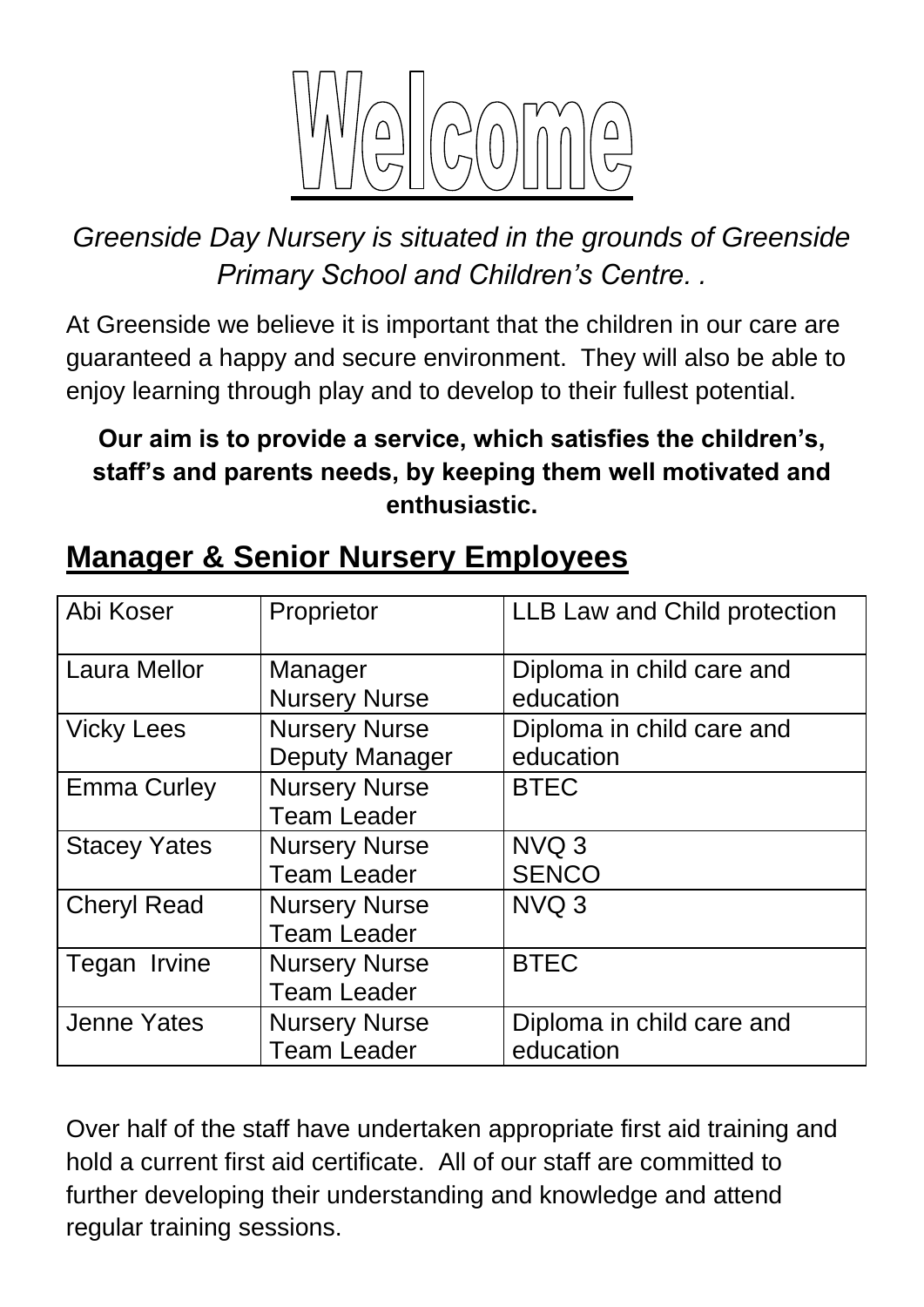#### **Staff involvement**

The staff team work together in order to provide a secure and stimulating environment within the nursery. Everyone is dedicated to developing creative and imaginative ways of supporting your child, promoting their development in all areas and offering the highest standard of care possible. This will enable your child to develop a lively and inquisitive mind, gain confidence and independence and begin their education while having fun and making friends.

### **Times and Opening hours**

The hours of nursery are**:**

The nursery is open between the hours of 7.30am and 6.30pm from Monday to Friday. Wrap around care is available for children who attend Greenside Primary School and Nursery. These places are limited on a first come first served basis. Wrap around is available until children reach the end of reception.

#### **Nursery Sessions**

| <b>Full time place:</b>   | 7.30am until 6.30pm  |
|---------------------------|----------------------|
| <b>Morning place:</b>     | 7.30am until 1.00pm  |
| <b>Afternoon place:</b>   | 1.00pm until 6.30pm  |
| <b>Breakfast Club:</b>    | 7.30am until 9.00am  |
| <b>Lunch Club:</b>        | 11.30am until 1.00pm |
| <b>After School Club:</b> | 3.15pm until 6.30pm  |

Any child not collected after 6.30 pm will incur a charge of £10.00 for this period, after 7.00 pm – further charges will be incurred at the rate of £5.00 every five minutes. Abuse of this service or continual nonpayment will result in the service being withdrawn for your child.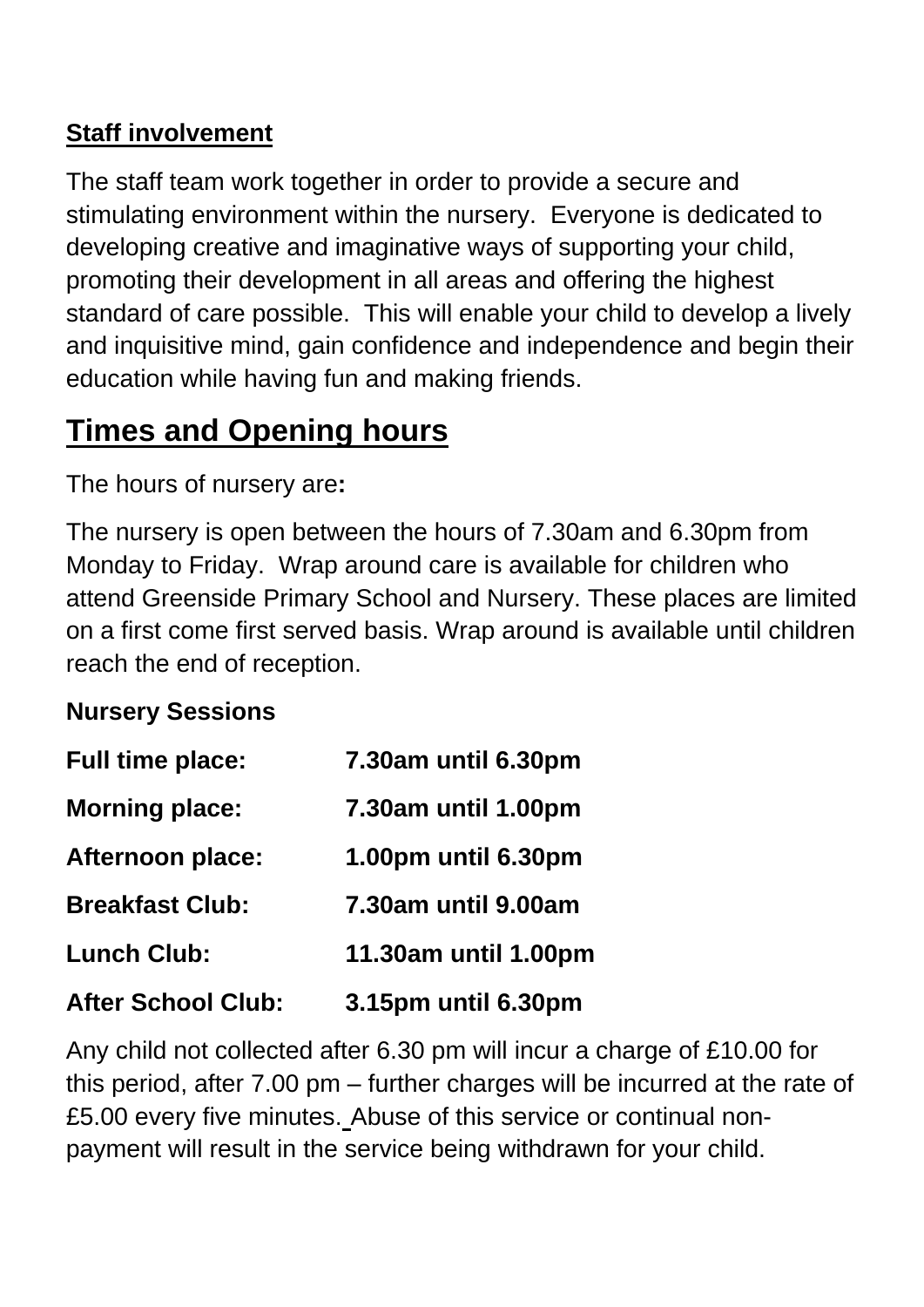# **Payment/ Fees**

Nursery fees are payable either on a weekly or monthly basis. Cash, card, cheques and direct debit/standing order are all accepted. Nursery vouchers are also accepted. Fees should be paid in advance on the first day of each month/week.

#### Nursery Fees

- £147.50– Full time place
- $\textdegree$  £33.00 Full day
- $\cdot$  £20.50 AM session
- £19.00 PM session
- $\cdot$  £7.50 Lunch Club
- £6.00 Breakfast Club
- £10.50 After School Club

Children attending Greenside will be entitled to a reduction to fees once they are eligible for Nursery Education Grants. These are payable for children the term after they turn three and entitle them to 15 hours of free nursery care (term time only). More details are available on request.

**Fees not being paid may result in your child's place at nursery being withdrawn and you will be required to remove them from the nursery immediately, without four weeks' notice being given.**

# **Absences from Nursery**

If your child will not be attending nursery on a day they usually would please notify us on your child's last attending day. If the reason for the absence is illness please telephone nursery before 10am to let us know your child will not be attending and when you expect they will be well enough to return.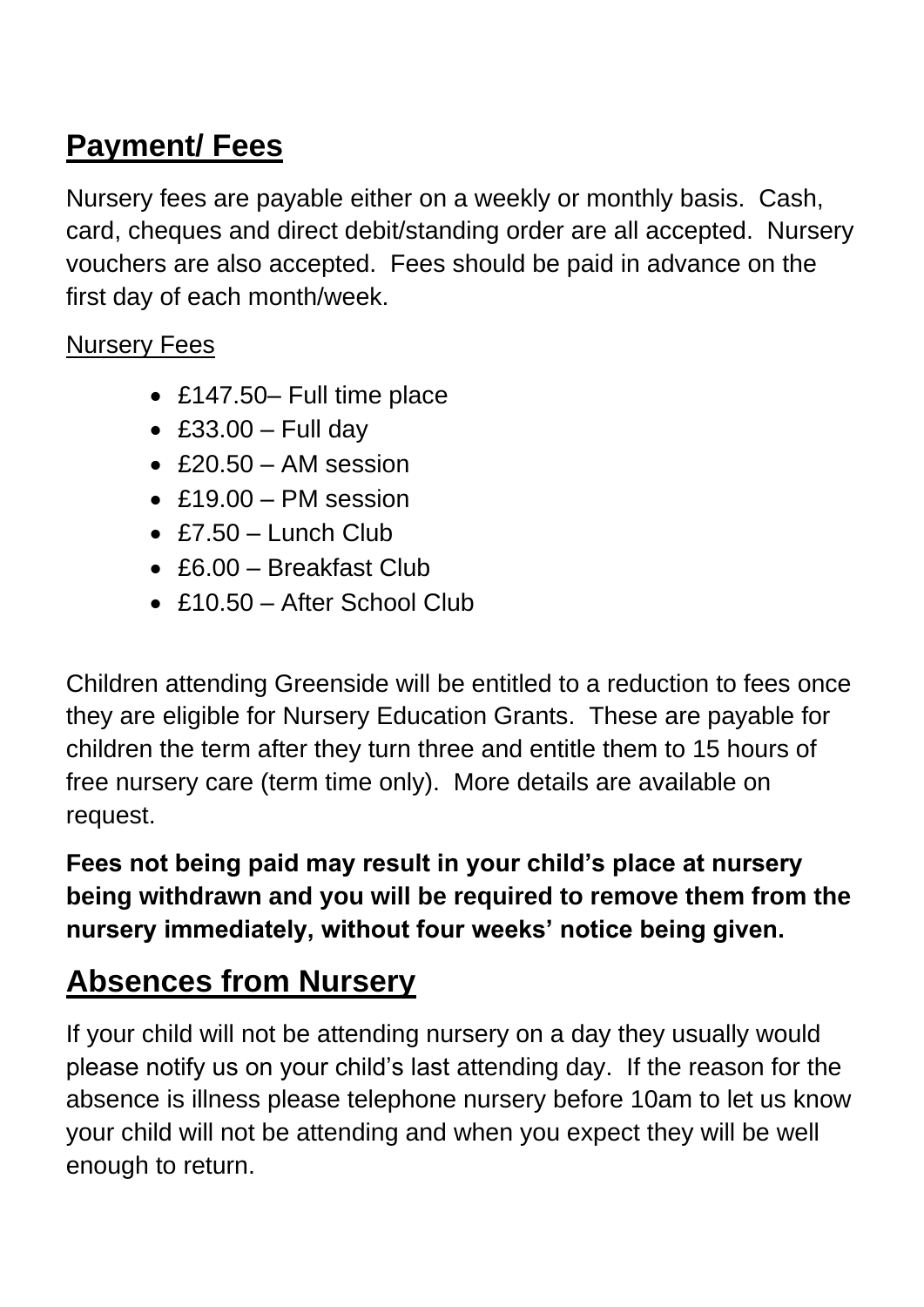# **Nursery Contact Details**

Greenside Day Nursery Greenside Lane Droylsden **Manchester** M43 7RA

Telephone Number: 0161 301 5557

E-mail: [greenside@plo-nurseries.co.uk](mailto:greenside@plo-nurseries.co.uk)

### **Deposit and intent to leave**

Before you take up a place at Greenside Nursery a deposit of one week's fee's is required to reserve a place. This is non-refundable.

FOUR weeks written notice is required if your child is to leave the nursery and notice of one week is required to change your child's regular days unless a flexible agreement has been reached prior to the change to accommodate parents who work on shifts..

### **Menu**

We provide children with a breakfast, a full cooked lunch and an afternoon snack, depending on their hours of attendance.

**Breakfast-** Choice of cereal and toast, milk and water to drink

**Lunch-** A cooked meal, freshly prepared on site, dessert and juice or water to drink

**Afternoon Snack-** A light snack i.e. sandwiches, cheese on crackers, beans on toast etc with a selection of fruit and water to drink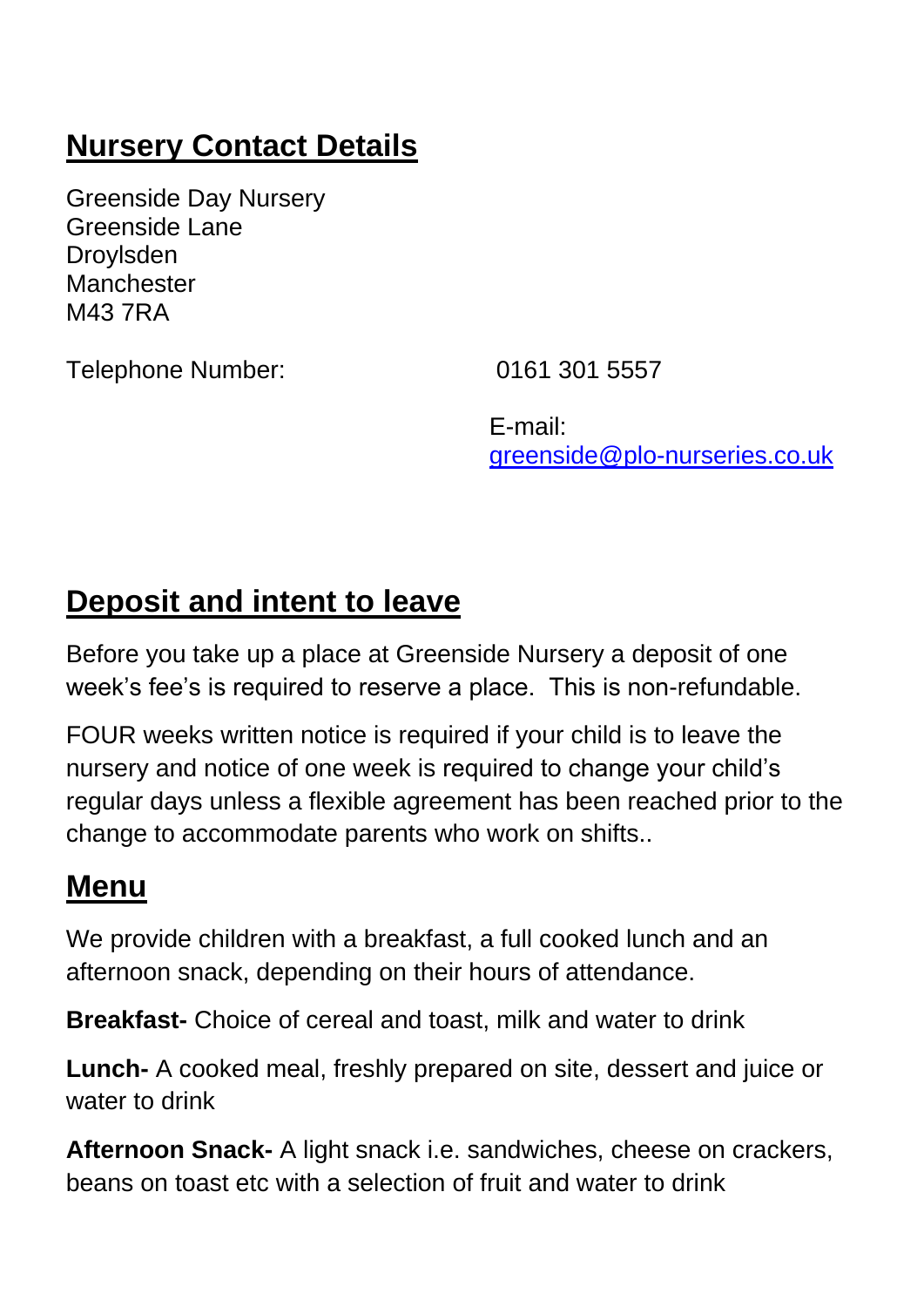We currently hold a gold healthy eating award which ensures our menus are of a high standard. The menus are on a four week rotation and consist of a variety of meals. We regularly review and change our menus where necessary. We are committed to providing healthy, low sugar foods for the children in our care.

We can cater to all dietary requirements, providing vegetarian alternatives or providing foods suitable for a child with an allergy. Please feel free to ask if your child would require a special diet and we will take every step necessary to provide it for them.

# **Early Years Foundation Stage**

The Early Years Foundation Stage (EYFS) was put into place in September 2008, replacing Birth-to-three and the Foundation Curriculum. It is a single framework which covers a child from birth until the end of their reception year at primary school and is used by all Early Years Providers across the country. It is split into overlapping age brackets which reflects the different rates that children learn and develop at. These are: birth-11 months, 8-20 Months, 16-26 Months, 22-36 Months, 30-50 Months and 40-60+ months.

The EYFS was devised to ensure that all children get the best possible start in life and support to fulfil their potential. It is recognised that a child's early years experiences have a major impact on their future life chances and a happy childhood provides the foundation for children to make the most of their abilities and talents as they grow up. The EYFS is the framework which helps all providers to provide this.

The EYFS is organised into four distinct but complementary themes. These are:

- A Unique Child
- Positive Relationships
- Enabling Environments
- Learning and Development

Effective practice in the EYFS is built on these four themes and this approach ensures that it meets and reflects every child's right to grow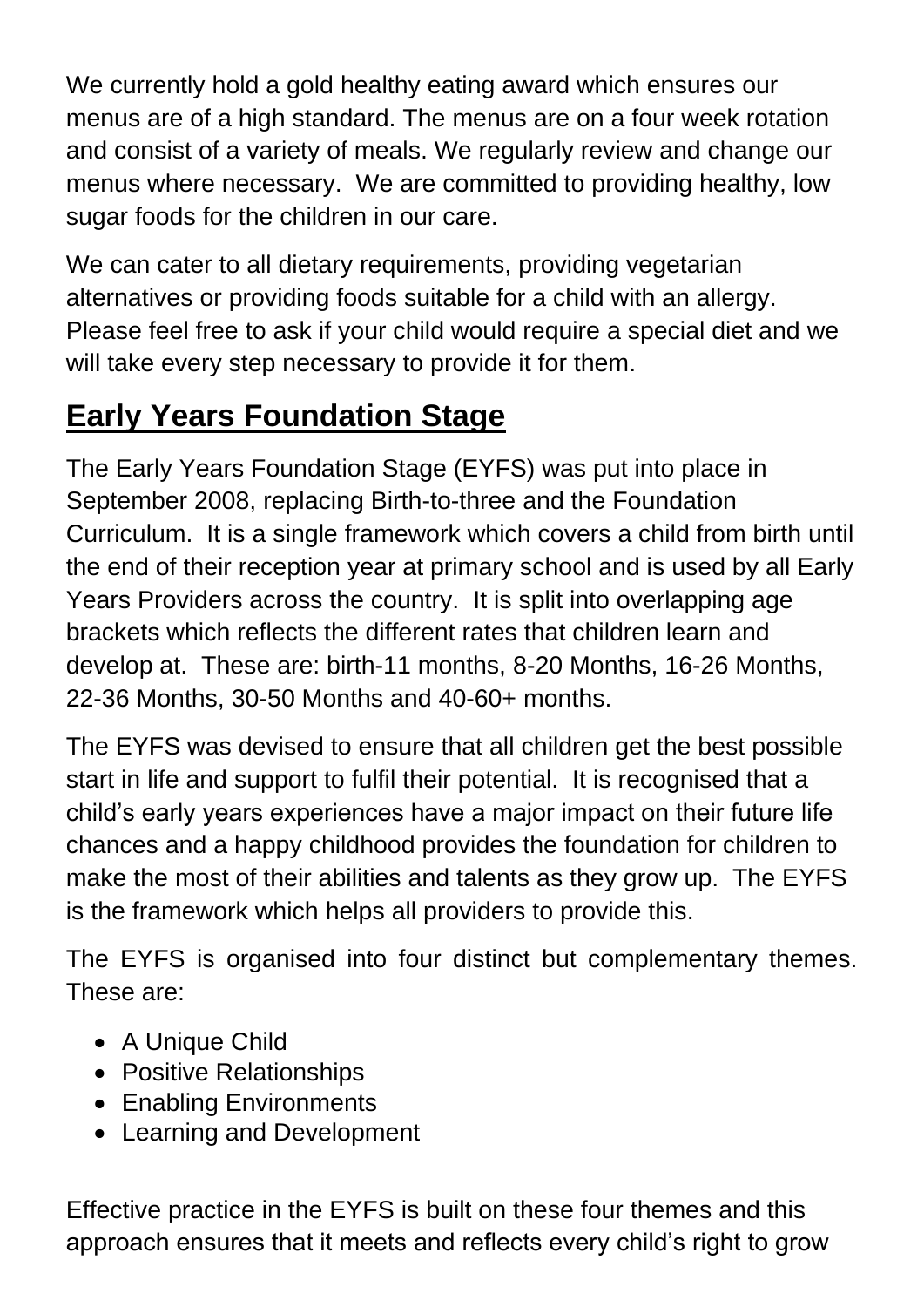up safe, healthy, enjoying and achieving, making a positive contribution and with economic well-being.

The EYFS sets standards to enable early year's providers to reflect the rich and personalised experience that many parents give their child at home. Practitioners strive to deliver individualised learning, development and care which enhances the development of children in their care and gives those children the best possible start in life.

# **Implementing the EYFS at Greenside Nursery**

At Greenside we are committed to ensuring that we fully meet all of the requirements and guidelines set out in the EYFS. Our nursery is open plan and consists of two areas under two's and two to fives.

As stated in the EYFS all children will have a key person this will be their main carer during their time with us. You will get to meet this person on your child's first visit.

At the nursery we have a SENCO which is the person who will work in partnership with parents, Key persons and a range of other agencies to enable children with additional needs to make progress.

Regular observations are carried out on all children, which help us to monitor their progress, identify their interests and give us a starting place for planning. Planning is carried out to ensure that the children's development is progressed and the children are being stimulated and any specific areas of focus can be identified and necessary steps can be taken.

We recognise that you, as parents are the most knowledgeable about your child. We appreciate the extra insight you can provide. The EYFS is about children as a whole, not just while they are at nursery. Please tell us about things your child has done, and is interested in, so we can include it in the assessment, observation and planning process.

We are open to you at any time to discuss your child, whether this is an informal or a more structured chat. Your child's Key Person/Room leader is there to discuss your child's achievements or any concerns you may have. Parents are invited to look at, comment on and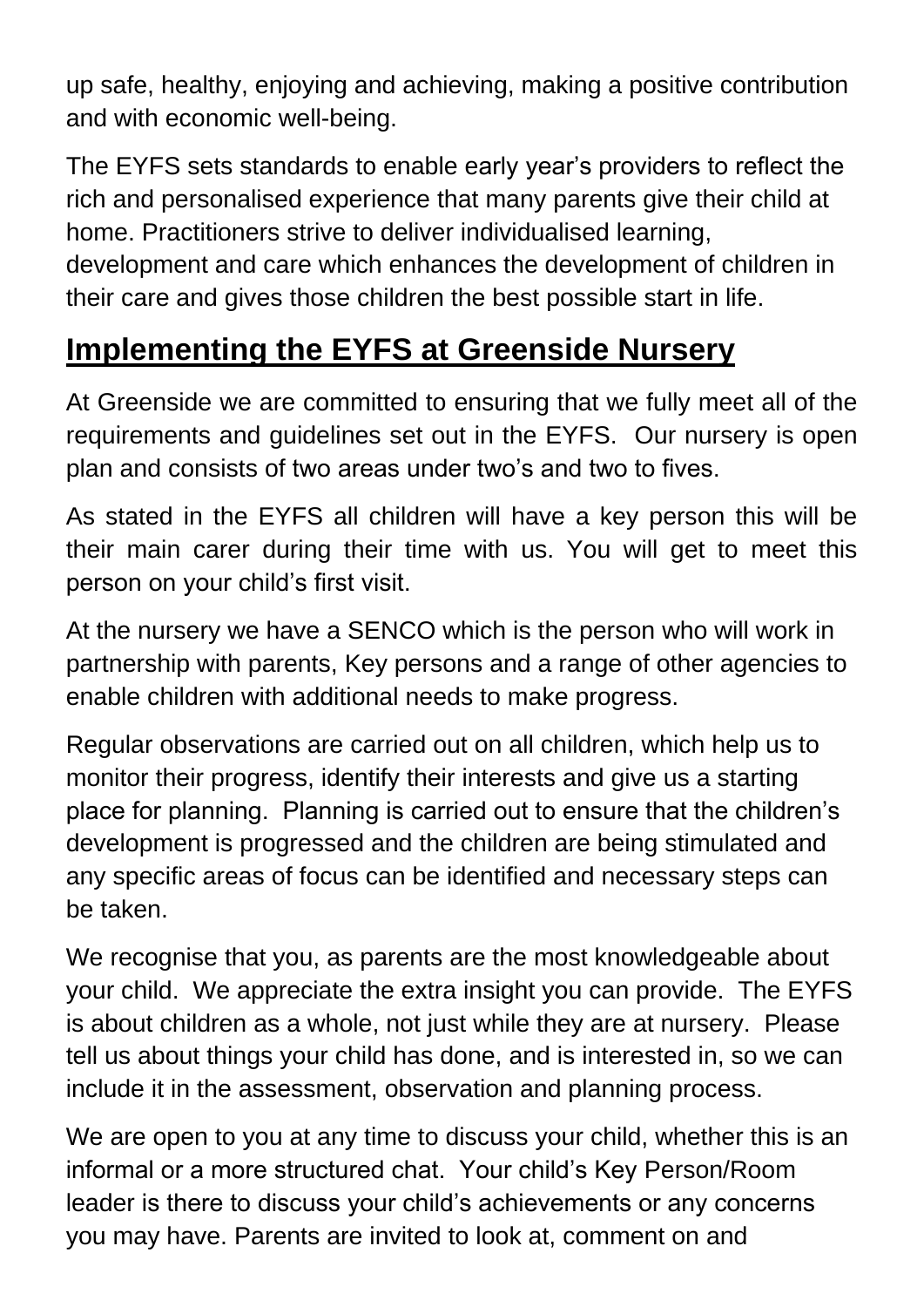contribute to all observations and assessments carried out on their child, and these are available for you to look at, any time.

Just ask!!

# **Working in partnership**

We work in partnership with Greenside School and their Foundation Unit. When Children turn three they get to attend the Foundation Unit with a member of our staff during each week so that they get used to the nursery class environment and if they are to attend this nursery they benefit from getting to the know the teachers and the way the classroom works.

# **Outdoor Play**

The EYFS puts an even greater focus on the importance of outdoor play for children, of all ages. We have free flowing continuous access to outdoors for all our children, our outdoor environment mirrors the indoors and is an integral part of the EYFS curriculum. We are continually improving the outdoor provision we have to offer to ensure your child receives the best education during their time with us.

While your child is at nursery they **will** have periods of time outside, irrespective of the weather. Outdoor play is important. A range of activities will be planned to link to and extend knowledge which is being explored indoors. It allows children to develop skills that are not always safe to do inside, and we provide opportunities to run, climb, dig, balance and throw.

# **Clothing**

To make it possible for the children to fully access the outdoors we request that all parents provide their child with a waterproof coat. A season appropriate hat is also required. In addition to this children can bring scarves and gloves in winter. A few parents have also opted to provide full waterproof suits for their children, which are useful, but not essential.